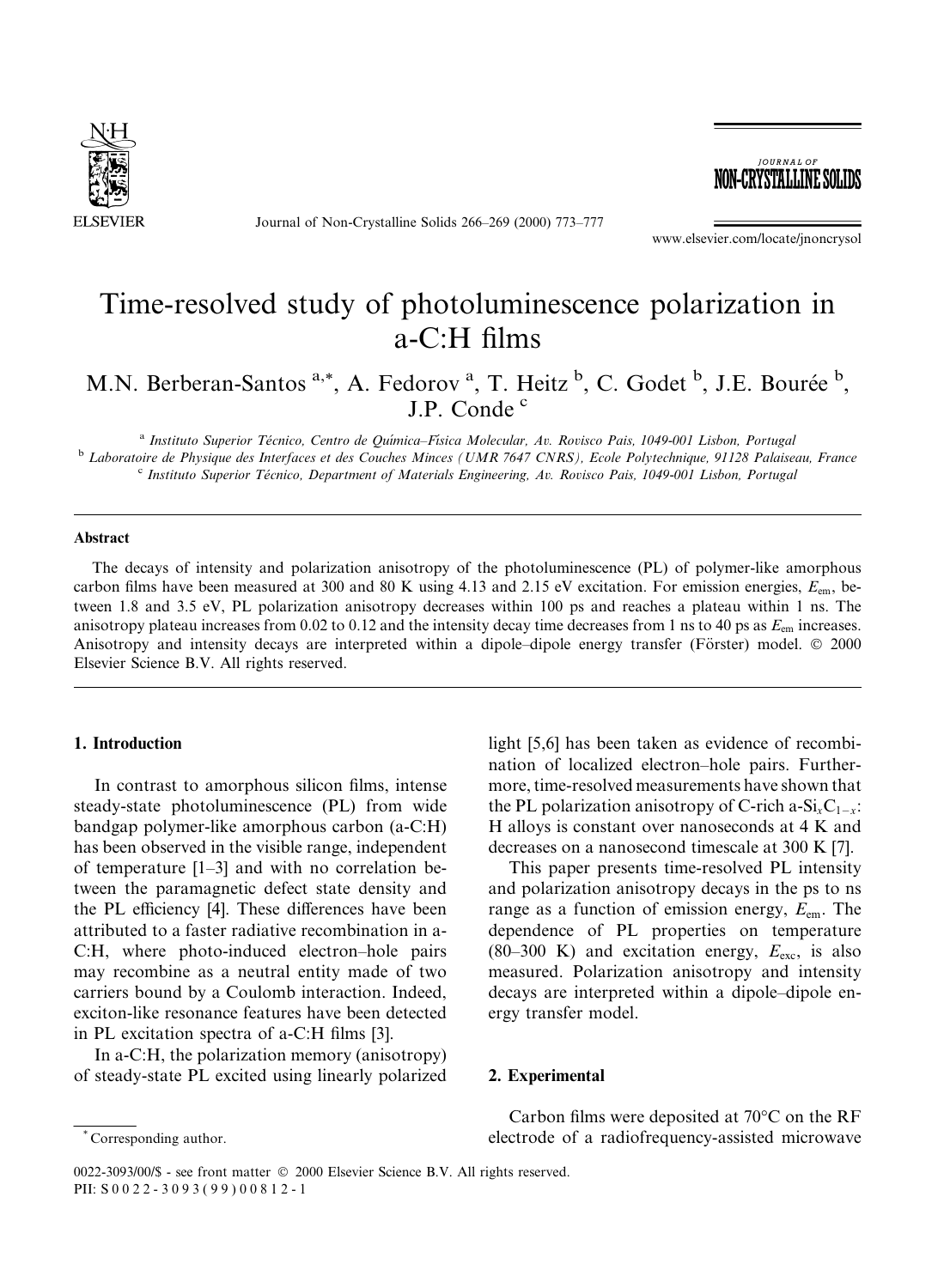reactor [8] using n-butane as a carbon precursor injected in the microwave (MW) post-discharge. The typical polymer-like carbon film chosen for this study was grown on single crystal silicon (c-Si) to avoid PL from the substrate. The energy at which the absorption coefficient is  $\alpha = 10^4$  cm<sup>-1</sup> is  $3.45 \pm 0.05$  eV.

Time-averaged PL measurements were performed at 300 K with a SPEX Fluorolog system. Using ultraviolet-excitation (at 300 nm with 27 nm excitation bandwidth), polarized spectra were recorded in the V-V, V-H, H-V and H-H configurations with a 20 s integration time. The photomultiplier background level was subtracted before calculation of the time-averaged anisotropy,  $R_{SS}$  ( $-0.2 \le R_{SS} \le 0.4$ )

$$
R_{\rm SS} = (I_{//} - I_{\perp})/(I_{//} + 2I_{\perp})
$$
  
=  $(I_{\rm VV}/k - I_{\rm VH})/(I_{\rm VV}/k + 2I_{\rm VH}),$  (1)

where  $k = (I_{\text{HV}}/I_{\text{HH}})$  is introduced to take into account the polarization response of the monochromator.



Fig. 1. (a) PL intensity decay at  $E_{\text{em}} = 2.95$  eV using  $E_{\text{exc}} = 4.13$  eV excitation (the time-dependence of the laser excitation is also shown). The fitted 3-exponential decay is superimposed to experimental data. (b) Anisotropy decay: the plateau value ( $R = 0.093$ ) is fitted between 200 and 700 ps.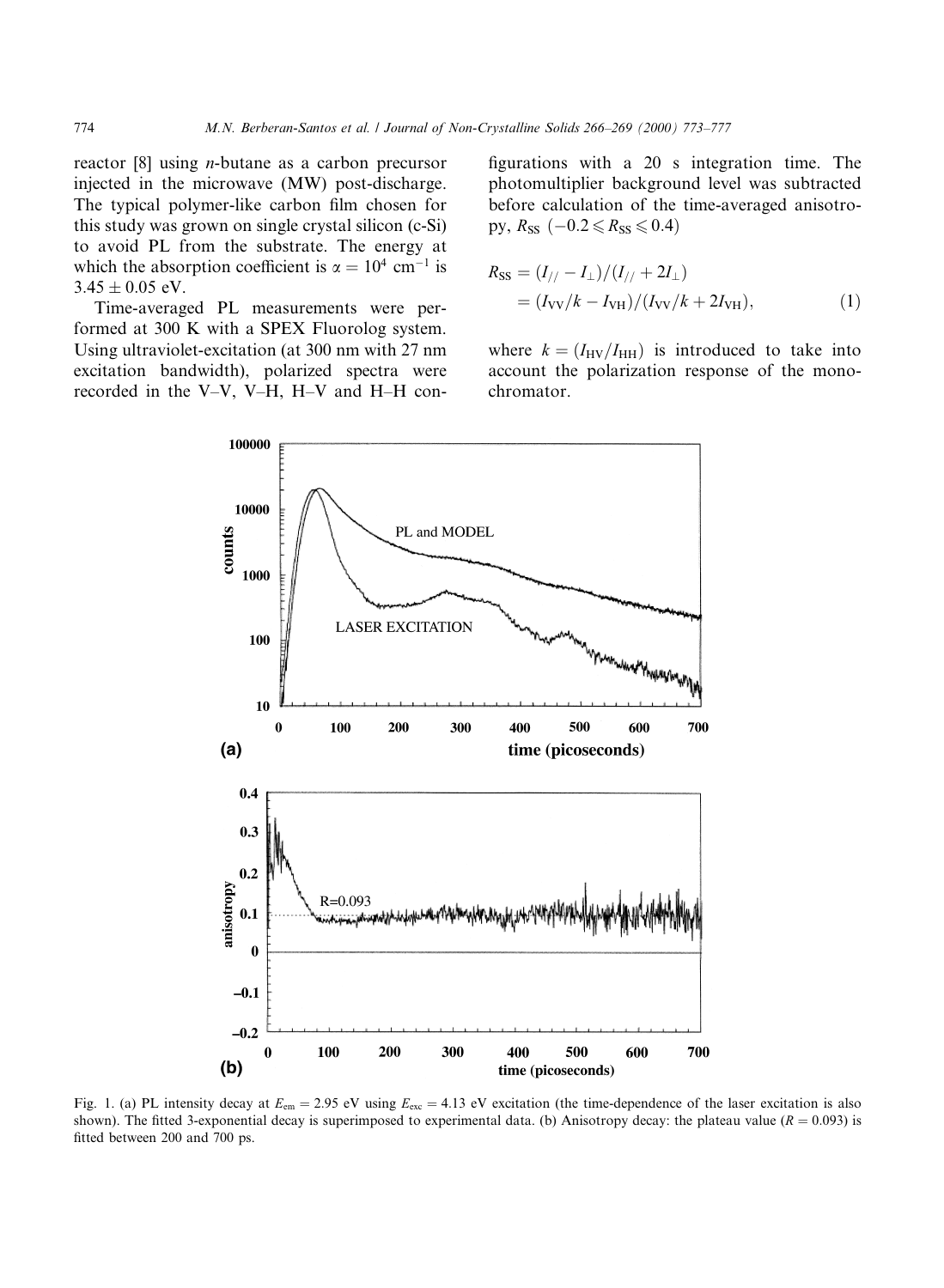Table 1

PL characteristics of amorphous carbon: time-averaged anisotropy R<sub>SS</sub> (measured with a  $\lambda_{cm}$  width of 9 nm), intensity decay time  $\tau_1$ and anisotropy plateau value R (1 ns).  $E_{\text{exc}} = 4.13 \text{ eV}$  (300 nm)

| .                       |                   |               |                              |             |  |
|-------------------------|-------------------|---------------|------------------------------|-------------|--|
| $\lambda_{\rm em}$ (nm) | $E_{\rm em}$ (eV) | $\tau_I$ (ps) | $R(1 \text{ ns})^{\text{a}}$ | $R_{SS}$    |  |
| 350                     | 3.54              | 39            | 0.120                        | $0.25^{b}$  |  |
| 420                     | 2.95              | 90            | 0.093                        | 0.258       |  |
| 470                     | 2.64              | 204           | 0.080                        | 0.127       |  |
| 545                     | 2.28              | 541           | 0.041                        | 0.076       |  |
| 700                     | 1.77              | 965           | 0.025                        | $0.035^{b}$ |  |
|                         |                   |               |                              |             |  |

<sup>a</sup> R (1 ns)  $\pm$  0.01.<br><sup>b</sup> Extrapolated values  $\pm$ 0.05.

The time-resolved PL was measured at 300 K using laser excitation at 4.13 eV (300 nm) and 2.15 eV (577 nm). In the latter case, complementary data were collected at 80 K. Picosecond luminescence decays were obtained by the single-photon timing method with excitation from a dye laser (Coherent 701-2) delivering  $\sim$ 4 ps pulses ( $\sim$ 40 nJ/ pulse) at a frequency of 3.4 MHz. The instrument response function has an effective full width at half maximum of 30 ps. Intensity decay measurements were made by alternating collection of impulses and decays with the emission polarizer set either at magic angle position (unpolarized PL) or at H (respectively V) position. Detection by a microchannel plate photomultiplier was done by passing the emission through a depolarizer and then through a monochromator [9].

#### 3. Results

Fig. 1 shows typical experimental decays of intensity (Fig. 1(a)) and polarization anisotropy (Fig. 1(b)) for PL emission at  $E_{\text{em}} = 2.95$  eV (420) nm) excited at  $E_{\text{exc}} = 4.13$  eV (300 nm). Intensity decays have been fitted using a convolution between the laser excitation and an intrinsic decay function made of the sum of three exponentials (six parameter fit) [9]. This empirical analytic function is found to describe accurately the PL decays in a-C:H films and silicon–carbon alloys [10]. The intrinsic decay times  $\tau_I$ ) of PL intensity, obtained from a weighted average of the fitted decay times, decrease from 965 to 39 ps as a function of increasing  $E_{\text{em}}$  (Table 1).

As illustrated in Fig. 1(b), for 4.13 eV excitation, PL polarization anisotropy decreases from  $\sim 0.25$ within about 100 ps, independently of  $E_{em}$ . Within  $300-1000$  ps, the anisotropy reaches a plateau with a finite value – noted  $R(1 \text{ ns})$  – which increases from 0.02 to 0.12 as a function of increasing  $E_{\text{em}}$ . Plateaus as large as  $0.21 \pm 0.02$  (300 K) or  $0.24 \pm 0.03$  (80 K) have been obtained for  $E_{\text{em}} =$ 1.75 eV, excited at lower energy  $E_{\text{exc}} = 2.15 \text{ eV}$ .

For emission energies,  $E_{\text{em}}$ , <2.7 eV, the total decay time ( $\tau_1$  in Table 1) is large as compared to the depolarization time ( $\tau_{DP} \sim 50$  ps) and the radiative recombination is weakly polarized, whereas  $\tau_{\rm I} \sim \tau_{\rm DP}$  for higher  $E_{\rm em}$  values ( $E_{\rm em} \geq 3.0$  eV) corresponding to strongly polarized emission.



Fig. 2. PL intensity decay at  $E_{\text{em}} = 2.95 \text{ eV}$  using  $E_{\text{exc}} = 4.13$ eV (at 300 K) with the fitted Förster decay superimposed to experimental data. PL intensity decay at  $E_{\text{em}} = 2.07 \text{ eV}$  using  $E_{\rm exc} = 2.15 \text{ eV}$  (at 80 and 300 K).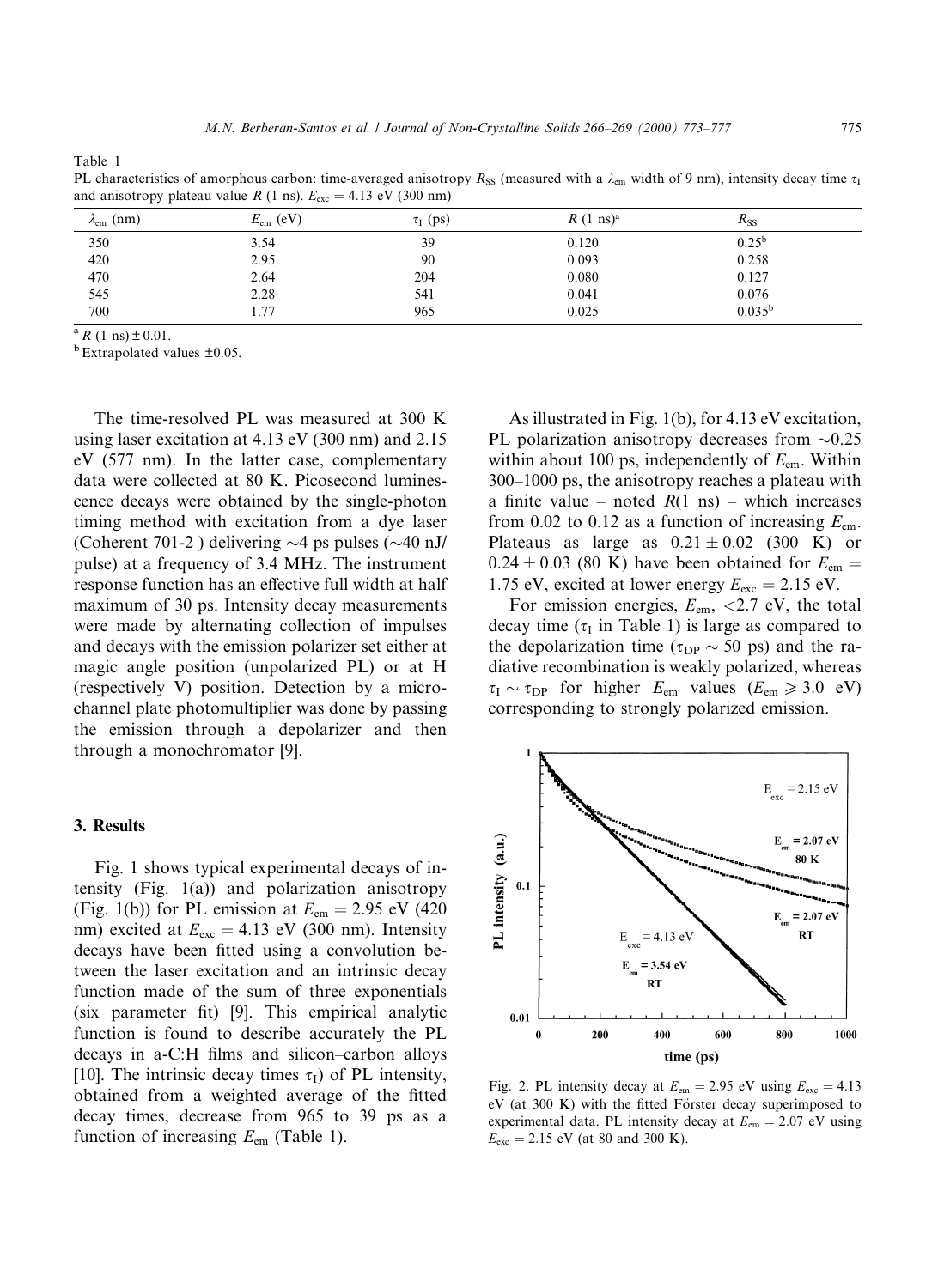In agreement with Rusli et al. [5], a monotonic increase of  $R_{SS}$  as a function of increasing emission energy,  $E_{\text{em}}$ , in the range 2.2–3.0 eV is reported in Table 1. The subnanosecond decay times  $(\tau_I)$ , due to both radiative and non-radiative recombination mechanisms, are in quantitative agreement with previous studies of amorphous carbon films [11]. A similar dependence of intrinsic decay times on  $E_{\text{em}}$ has been reported in C-rich silicon carbon alloys [10].

To assess the role of excitation energy and measurement temperature on carrier relaxation, intrinsic decay rates were measured at 300 and 80 K. For  $E_{\text{em}}$  values between 1.75 and 2.07 eV, the decay rates are found to be independent of measurement temperature  $(0.78-0.92 \text{ ns at } 80 \text{ K})$ , 0.66–0.78 ns at 300 K, using  $E_{\text{exc}} = 2.15 \text{ eV}$  and on excitation energy  $(0.7-1 \text{ ns at } 2.15 \text{ eV}, 0.96 \text{ ns at } 1.1 \text{ sV})$ 4.13 eV, measured at 300 K). Fig. 2 illustrates the lack of temperature dependence of intensity decays in the ps to ns range, for  $E_{\text{em}} = 2.07$  eV using  $E_{\text{exc}} = 2.15 \text{ eV}.$ 

#### 4. Discussion

A possible depolarization mechanism is incoherent radiationless excitation transfer from a donor to an acceptor chromophore via dipole-dipole interactions (Förster mechanism) [12]. For each transfer, the depolarization efficiency is about 96%. The depolarization rate,  $\nu$  is proportional to the energy overlap between the emission spectral density of donor sites and the absorption spectrum of acceptor sites, separated by a distance  $R$ , and can be expressed as

$$
v = (1/\tau_1)(R_0/R)^6,
$$
 (2)

where the critical Förster radius,  $R_0$ , is usually between 2 and 6 nm. Assuming a random distribution of chromophores, the decay law of initially excited donors is known [12]:  $i(t) = \exp[-(t/\tau_F) - bt^{1/2}],$ where  $b = 0.845 n_A [\pi/\tau_F]^{1/2}$  and  $n_A = 4/3\pi N_A [R_0]^3$ is a number of acceptor molecules within a sphere of radius  $R_0$ . A fit of this equation to the decay at 3.54 eV (Fig. 2) gives  $\tau_F = 214$  ps (decay time of the primarily excited blue chromophores) and  $b = 0.019$  ps<sup>-1/2</sup>, which correspond to densities,  $N_A$ , of acceptor molecules between  $2 \times 10^{17}$  and  $6 \times 10^{18}$  cm<sup>-3</sup>.

In this model, the long time plateau of the anisotropy at energy  $E_{\text{em}}$  is due to the fraction of chromophores which are isolated. Using  $R$  (1 ns)  $= 0.12$  at  $E_{\text{em}} = 3.54$  eV, we obtain an estimate for the fraction of isolated chromophores,  $p =$  $0.12/0.40 = 0.3$ , since 0.4 is the maximum polarization anisotropy. Assuming a random distribution, the probability that no nearest neighbors occur for distances smaller than  $R$  is given by  $p = \exp(-4/3\pi N_A R^3)$ , resulting in  $N_A =$  $-3\ln p/4\pi R^3$ . Non-radiative transfer will be negligible for  $R \ge 2R_0$ , corresponding to distances of  $4-12$  nm, depending on  $R_0$ . From the above numbers, we obtain concentrations of acceptors between  $1.6 \times 10^{17}$  and  $4.5 \times 10^{18}$  cm<sup>-3</sup> in agreement with the previous estimate.

### 5. Conclusions

Time-resolved PL decays in a-C:H have been interpreted using a radiationless energy transfer mechanism. In this model, we expect that: (i) The PL anisotropy will be present at all emission energies from the directly excited larger energy chromophores (donors), the only ones to have polarized emission. (ii) The anisotropy plateau at longer times is due to the contribution to the PL of directly excited chromophores that have no acceptors in their neighborhood. We expect this contribution to be smaller at lower emission energies where the emission of acceptors is dominant. (iii) Increasing excitation energy selects chromophores higher in the bandtails, providing a greater density of neighboring chromophores that can act as acceptors. In this case, the anisotropy decay is faster and the plateau value is smaller. In contrast, excitation at lower energies selects donors that are surrounded by chromophores that cannot, in part, act as acceptors because their energies are likely to be higher than the primarily excited donors. In this way, the plateau should be larger. All the described trends are observed. As predicted by the model, the decay rate of anisotropy either coin-